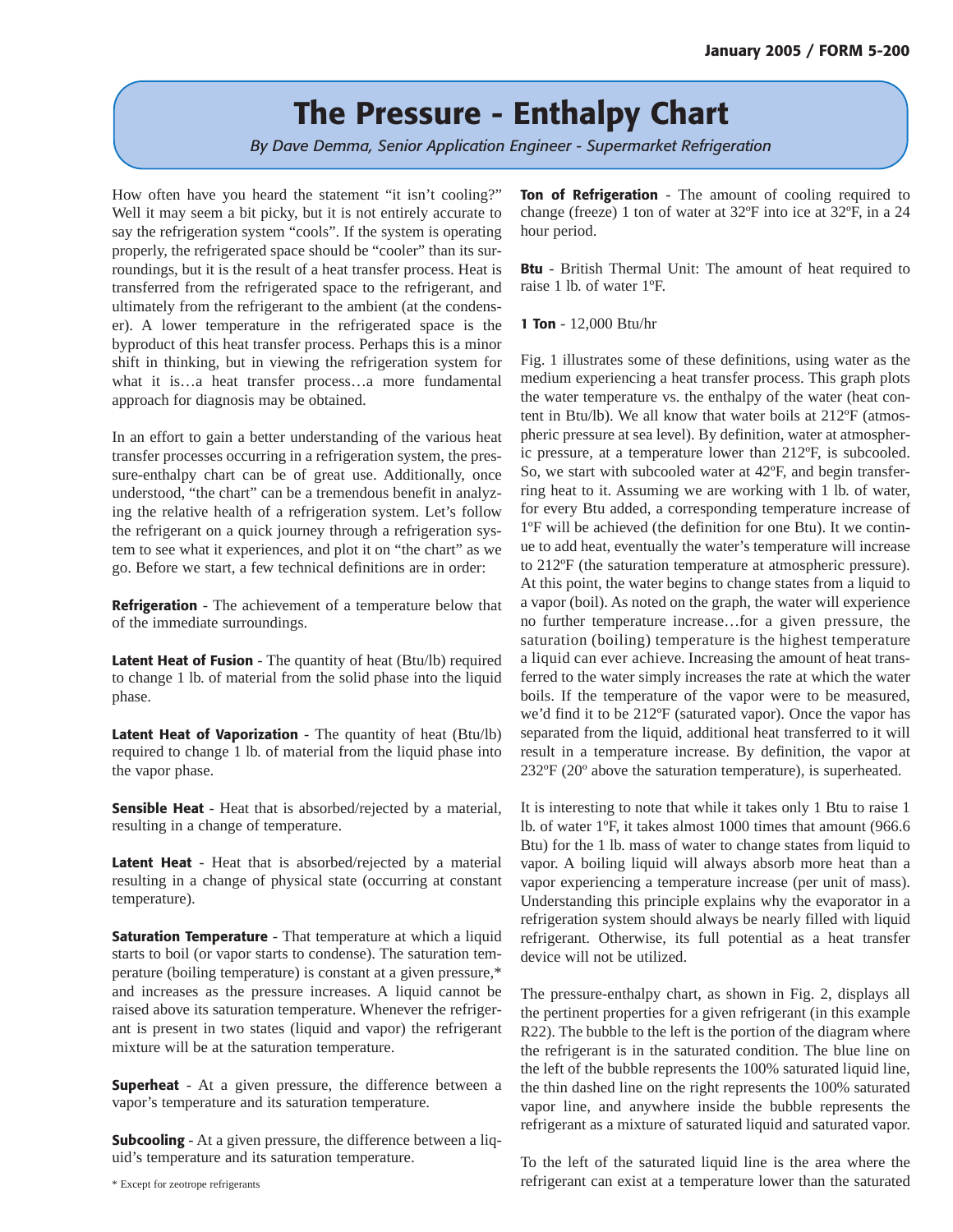## Page 2 / FORM 5-200

condition; subcooled liquid. To the right of the saturated vapor line is the area where the refrigerant can exist at a temperature higher than the saturated condition; superheated vapor. The critical point is the highest temperature that the refrigerant can experience, and remain in the liquid form. If the temperature exceeds the critical point, regardless of pressure, the refrigerant can only exist in the vapor state.

All of the relevant properties are shown in Fig. 2:

**Pressure** - The vertical axis of the chart, in psia (see pink line). To obtain gauge pressure, subtract atmospheric pressure.

**Enthalpy** - The horizontal axis of the chart shows the heat content of the refrigerant in Btu/lb.

**Temperature** - Constant temperature lines generally run in a vertical direction in the superheated vapor & sub-cooled liquid portion of the chart. In the saturated bubble, the constant temperature line is along the horizontal, illustrating that the saturation temperature is constant at a given pressure (see black line).

**Specific Volume** - Constant volume lines extend from the red line saturated vapor line out into the superheated vapor-portion of the chart at a slight angle from the horizontal axis.

Specific volume is expressed in cu.ft/lb. (see orange line).

**Entropy** - Entropy is the mathematical relationship between heat and temperature, and relates to the availability of energy. These lines extend at an angle from the saturated vapor line. Their presence on the chart is relevant in that vapor compression (in the ideal cycle) occurs at constant entropy (see dark blue line).

**Quality** - Lines of constant quality appear vertically, and only within the saturation bubble. The refrigerant within the bubble is a mixture of liquid and vapor at saturation, and the quality is the percentage of the mixture which is in the vapor state (see green line).

The ultimate goal of the refrigeration system is to get the refrigerant into a condition where it can be useful as a medium to transfer heat from the refrigerated space. If the system design requires a -10ºF space temperature, you would expect the refrigerant temperature in the evaporator to be somewhat lower…say -20ºF (a 10º temperature difference). This allows the relatively warmer air (something above the design of -10ºF) to be blown across the evaporator, flowing relatively cooler refrigerant (-20ºF). The result is the transfer of heat from the warmer air to the cooler refrigerant.

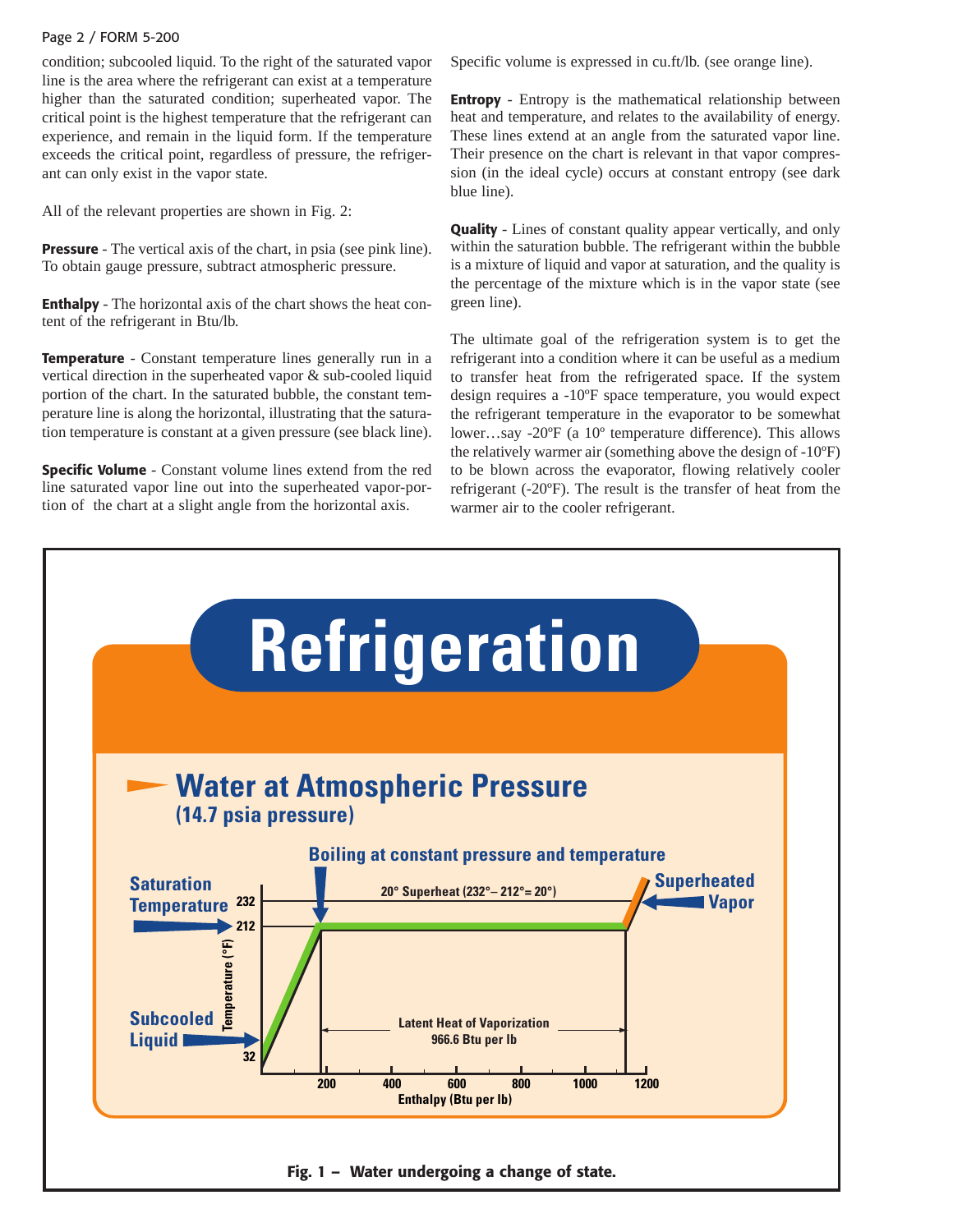The purpose of the compressor is to take a low pressure vapor and compress it into a high pressure vapor. This occurs (in theory) at a constant entropy. In an ideal cycle, the refrigerant vapor would enter the compressor as a saturated vapor…no superheat.

#### **The Ideal Cycle**

If the operating temperatures and pressures are known, the refrigeration system can be plotted on the P-H diagram. Let's assume our system is operating at a -20ºF evaporator and 100ºF condensing.

The saturated vapor entering the compressor suction would be at -20ºF, illustrated by point #1 in Fig. 3. The vapor is compressed, following the constant entropy line to the pressure corresponding to 100ºF, or 210.7 psia (point #2). The refrigerant vapor experiences a sensible heat gain during the mechanical compression process, resulting in a superheated vapor. This is illustrated by the location of point #2, to the right of the saturated vapor line. In the ideal system, which does not consider pressure loss in the valves, refrigerant tubing, etc., point #2 represents the outlet of the compressor/inlet of the condenser.

In the ideal cycle, the condenser serves as a two-fold component. Before any condensation occurs, the high pressure vapor must first be brought to a saturated condition (de-superheated).

Enough heat must be transferred from the refrigerant to lower its temperature from 180ºF to the saturation temperature of 100ºF (point #2A on the chart). At this point, condensation can begin. As heat continues to be transferred from the refrigerant vapor to the air (or water, if a water cooled condenser is used), the quality of the refrigerant (% of the refrigerant in the vapor state) will continue to decrease, until the refrigerant has been completely condensed. In the ideal system, this occurs at the outlet of the condenser (point #3 on the chart). In the real world, some subcooling would be expected at the condenser outlet. Subcooled liquid provides insurance against liquid flashing as the refrigerant experiences pressure losses in the tubing and components.

The refrigerant is in the liquid state now, and at a high pressure and temperature. It must undergo one more change before it becomes a useful heat transfer medium; a reduction in temperature. This is accomplished by reducing the pressure. You can count on the refrigerant's pressure-temperature relationship to be an infallible law. If the pressure of a saturated liquid is reduced, the law governing its existence requires it to assume the saturation temperature at the new pressure.

So, in order to reduce the temperature, the pressure has to be reduced, and some sort of restriction is required for this to occur. It would be preferable if the restriction could regulate

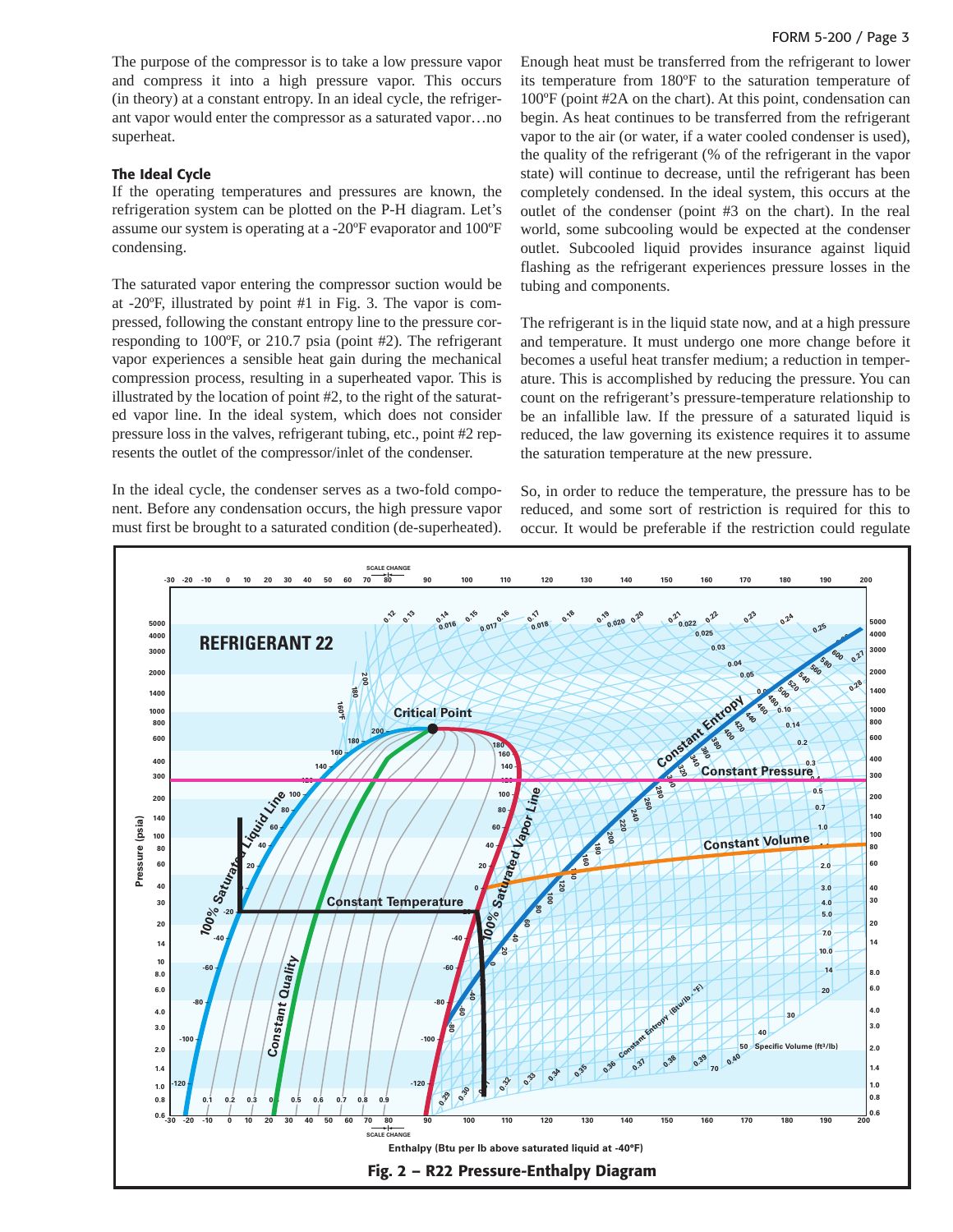### Page 4 / FORM 5-200

itself as the system load demands change. This is exactly what the thermostatic expansion valve does; it is an adjustable restriction which causes a reduction in liquid refrigerant pressure, yet will modulate in an effort to maintain constant superheat at the evaporator outlet. The TEV is a superheat control, and will not maintain a constant evaporator pressure. It only provides the restriction necessary to reduce the pressure to some level, which will be determined by compressor size, TEV size, load demand, and system conditions. If a constant evaporator temperature is required, it can be achieved very simply by maintaining the pressure corresponding to the saturation temperature required. This is accomplished by adding an evaporator pressure regulating valve to the system.

Our ideal cycle has experienced a pressure drop in the TEV, and for the purpose of discussion we are at a constant 24.9 psia in the evaporator. This is a saturation temperature of -20ºF. You will notice that the refrigerant quality at the TEV inlet was 0%, and has increased to 35% at the evaporator inlet. Subcooling or superheat cannot exist where there is a mixture of liquid and vapor. Therefore, any place in the system where the refrigerant exists in two states (the receiver, parts of the evaporator and condenser, the accumulator at times), it will be at the saturation temperature for its pressure. For example, R22 in a saturated state at 24.9 psia (10.2 psig) will always be at -20ºF.

Because the refrigerant must conform to its law of existence, when the 210.7 psia (100°F) liquid experiences the reduction in pressure to 24.9 psia, it must drop to the new saturation temperature of -20ºF. Some of the liquid refrigerant is required to boil as a means of removing the heat necessary to achieve this lower temperature. Yet another heat transfer process, which yields a lower liquid temperature. The liquid that is sacrificed in the boiling process explains the increase in refrigerant quality. The greater the difference between the liquid temperature and evaporator temperature, the more liquid will have to be boiled to achieve the new saturation temperature. This results in an even higher refrigerant quality.

The final portion of the refrigerant's journey is as a mixture of saturated liquid and vapor, traveling though the evaporator tubing. Warm air is blown across the evaporator, where its heat content is transferred to the boiling refrigerant. This is a latent heat gain to the refrigerant, causing no temperature increase, while experiencing a change of state. In the ideal cycle, the last molecule of saturated liquid boils off at the evaporator outlet, which is connected to the compressor inlet. Hence, the vapor at the inlet of the compressor is saturated.

The cycle continues this way until the refrigerated space temperature is satisfied, and the equipment cycles off.

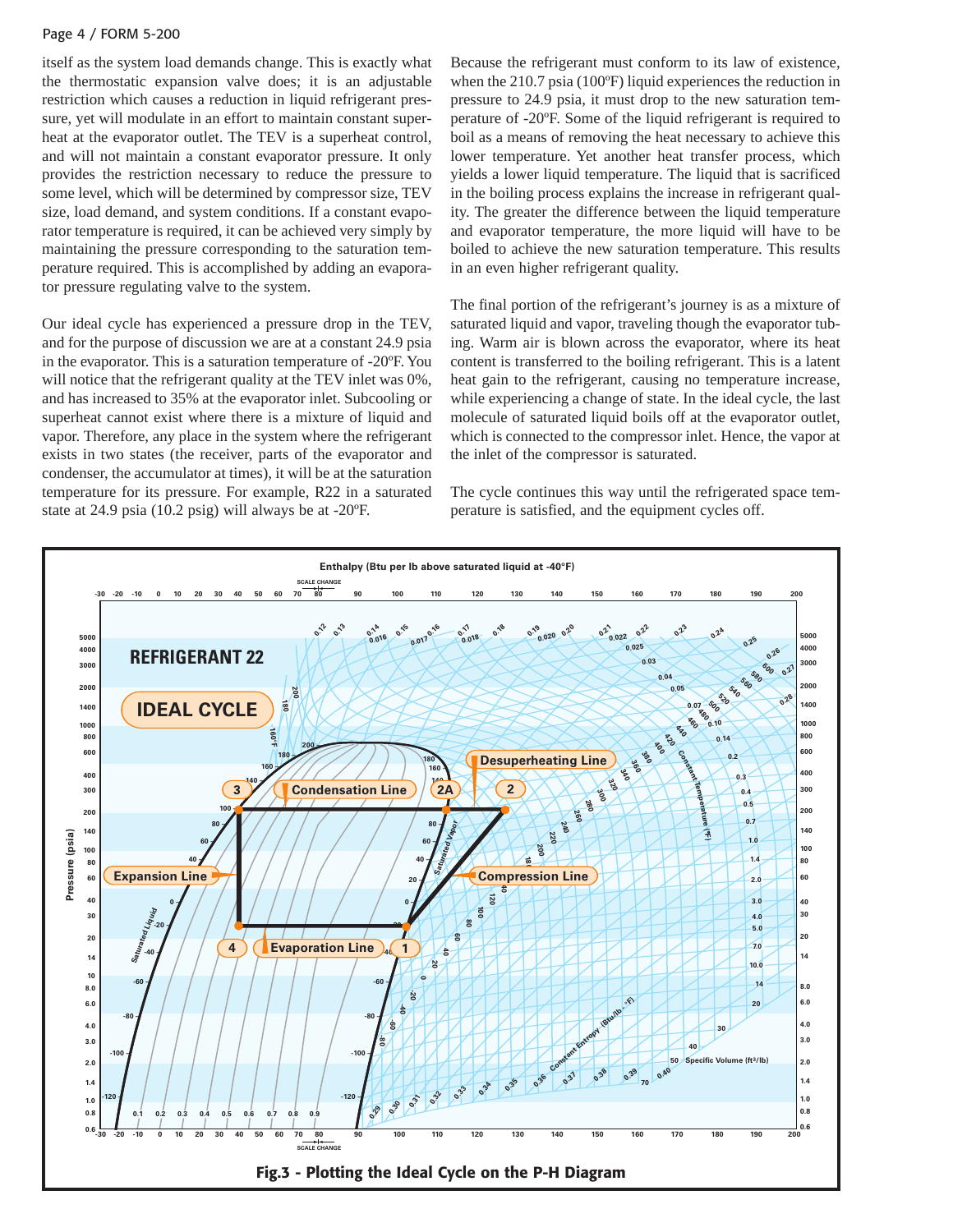Once the system has been plotted, various data points can be read and used for the system design calculations. Admittedly, this information is not typically something the technician will need for servicing the refrigeration equipment. However, an understanding of how operating conditions affect system design, efficiency, energy consumption, and particularly compressor performance, should be of great worth to the technician.

#### **Data Points and System Design Calculations:**

**Refrigeration Effect (RE):** This is the total heat transfer, in Btu/lb, from the refrigerated space to the refrigerant. H1 minus H4 (H1 is the enthalpy of the refrigerant at point #1 in Fig. 3, and so forth).

Note: For the purpose of this discussion, H1 will be considered the point where the evaporation line intersects with the saturated vapor line. In the real world, the location of H1 would be to the right of the saturated vapor line, reflecting the superheated vapor at the evaporator outlet. With an expansion valve maintaining a typical amount of superheat (in the 4° - 6° range for low temperature applications), the heat transferred to the vapor is minimal (less than 1 Btu/lb). The heat transferred to the vapor between the suction piping outside of the refrigerated space and the compressor cylinder inlet is never considered as part of the refrigeration effect, as this heat was not transferred from the refrigerated space.

**Heat of Compression (HOC):** This is the amount of heat added to the refrigerant from the compression process (represented by H2 minus H1 on the chart).

**Heat of Rejection (HOR):** This is the amount of heat that has to be rejected at the condenser…the heat transferred to the refrigerant from the refrigerated space (RE), and the heat transferred to the refrigerant during compression (HOC). It is this value, plus some safety factor, from which the condenser selection is made (represented by H2 minus H3 on the chart).

**Refrigerant Circulation Rate (RCR):** The amount of refrigerant in lbs/min which must circulate in the system to meet the demands of the load.

## **(200 Btu/min – ton) RE (Btu/lb)**

**Compressor Horsepower Required:** The horsepower/ton requirement to meet the load demand. Contrary to popular belief, 1 horsepower and 1 ton are not necessarily synonymous.

## **RCR (lb/min-ton) X HOC (Btu/lb) X 778 ft-lb/Btu 33,000 ft-lb/min-hp**

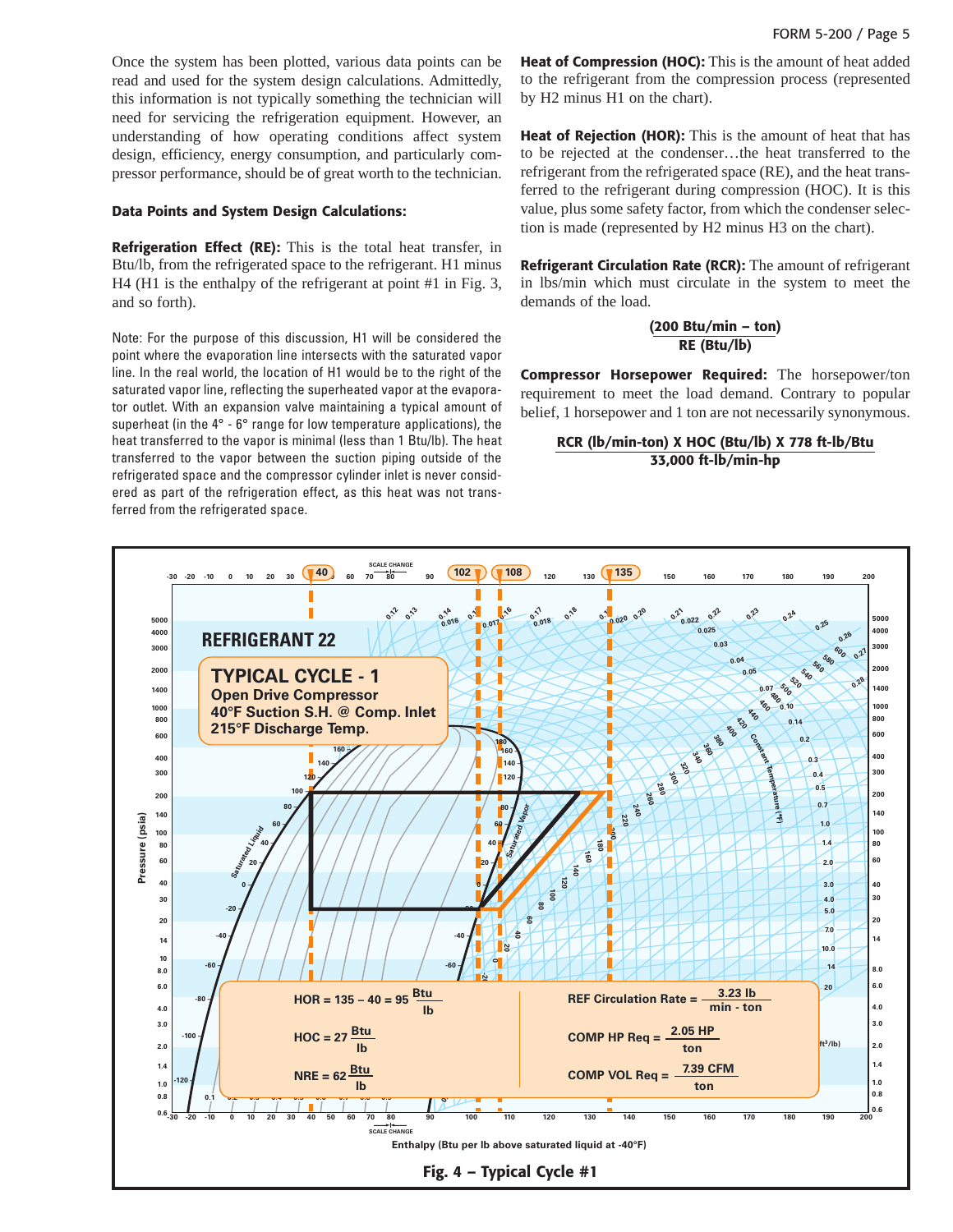## Page 6 / FORM 5-200

**Compressor Volume Required:** The compressor cylinder volume requirement needed to pump the RCR, in cu ft/ton. The vapor specific volume is read on the lines of constant volume.

## **RCR (lb/min-ton) X vapor specific volume (cu ft/lb)**

Let's look at a few typical system scenarios, plot them on the P-H diagram, and then compare the performance measurements.

Typical Cycle #1 (Fig. 4): It is neither realistic nor safe to have a saturated vapor at the compressor inlet. Because liquid cannot be present with superheated vapor, **some amount of superheat at the compressor inlet becomes the margin necessary to insure the safety of the compressor**. Here we see the suction vapor superheated to  $+20^{\circ}$ F (40° superheat). This is the result of an expansion valve set to maintain some amount of superheat, plus the temperature increase the refrigerant vapor experiences in the suction line. The suction line connected to the compressor will have some accumulation of frost on it. This is the result of the 20°F pipe temperature and mositure in the air, NOT the result of floodback. Floodback is not possible when the vapor's temperature is 40° above the saturation temperature (40° superheat). Do not confuse frost buildup with floodback.

The suction superheat will insure that the compressor is protected from liquid flooding. The cost of this protection comes in the form of a larger compressor volume requirement. This is due to the warmer, thinner suction vapor; at  $+20^{\circ}$ F the specific volume of the vapor (measured in cu.ft./lb) is greater than it was at -20ºF. The compressor's cylinders are a measured volume...they never change. The density of the refrigerant may change, and this will affect the pounds per minute of refrigerant that the compressor will pump, however the volume pumped remains constant. So, because the suction vapor is less dense, we now require more compressor cylinder volume to pump the same mass flow.

While all the various data points and system design calculations are listed, they will appear in a comparative chart later.

Typical Cycle #1A (Fig. 5): Using an open drive compressor, with a 20ºF vapor temperature at the compressor inlet, we see the benefit of subcooling the liquid to 50ºF. Note the change in refrigerant quality at the TEV outlet. Instead of 65% liquid, we now have 80% liquid. Because the difference between liquid temperature and evaporator temperature has been reduced, there is less refrigerant flashing during the expansion process. As a result, the TEV and distributor nozzle (if used) can possibly be downsized.

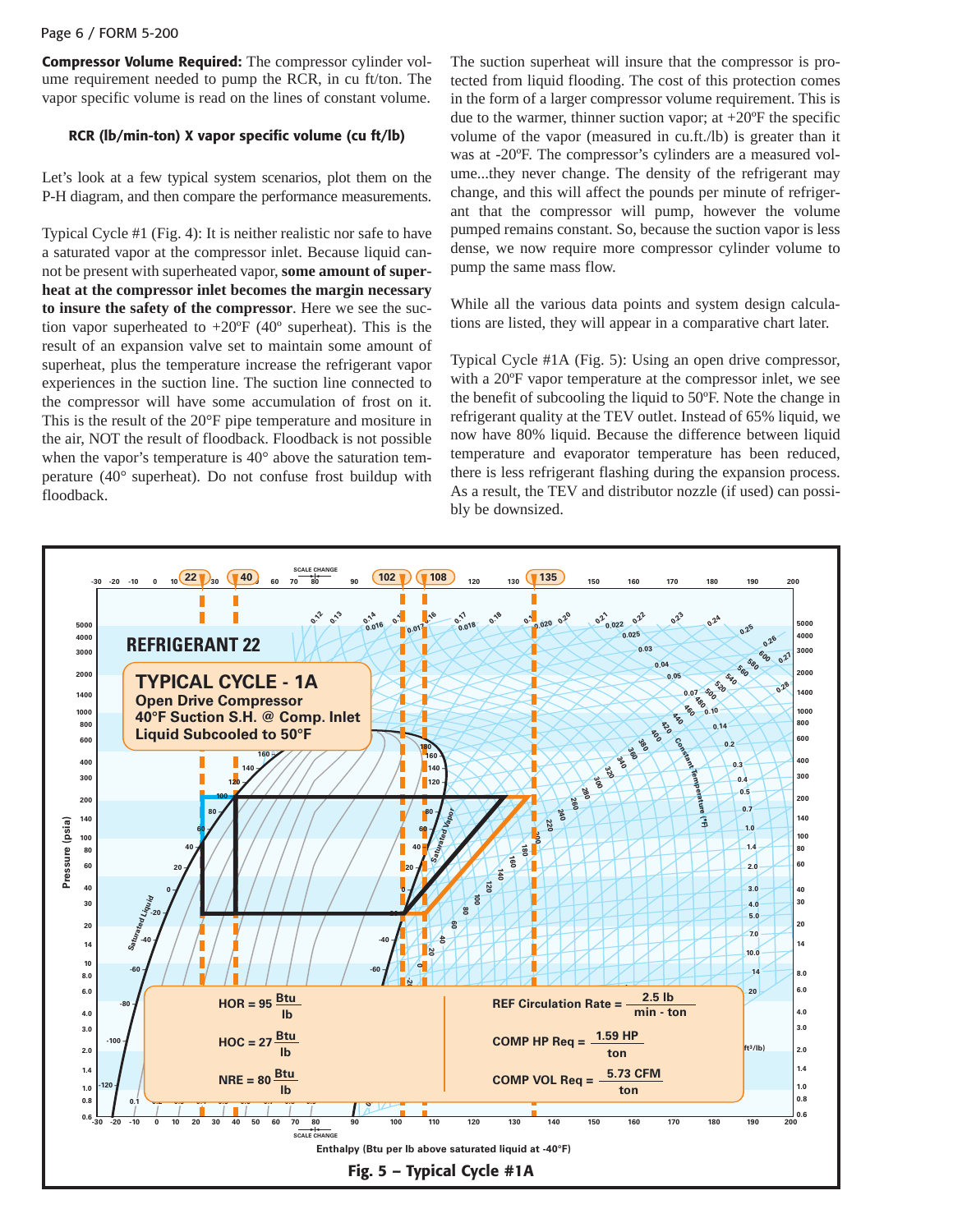The use of a liquid to suction heat exchanger will yield subcooled liquid, but at the expense of higher suction vapor temperatures. While this method of subcooling will insure vapor free liquid refrigerant at the TEV inlet, it has little effect on increasing system efficiency. The benefit realized resulting from subcooling will be offset by the higher suction vapor temperatures, and the volume requirement penalty they impose. In this supermarket example the liquid for the low temperature rack is subcooled using the medium temperature rack. There is no heat gain to the low temperature rack as a byproduct of the subcooled liquid. The refrigerant is subcooled on a rack that is operating between 2 to 2-1/2 horsepower per ton, and the benefit is being experienced on a rack that is operating near 5 horsepower per ton.

The comparative chart will show the benefits: reduced refrigerant circulation rate, reduced horsepower requirement, and reduced compressor volume requirement. If the subcooling can be accomplished very inexpensively, such as ambient subcooling with a receiver bypass, the energy savings can be enormous. For more details on this see Sporlan Form 90-134.

Typical Cycle #2 (Fig. 6): The advantage of using a hermetic compressor is the elimination of either belts or drive motor couplings which require precise alignment, and crankshaft

seals. The disadvantage is that there is now an electric motor in the refrigerant circuit (at least on suction vapor cooled hermetic compressors). In addition to the guaranteed system contamination problem when a hermetic motor burns, you have the heat from the motor being transferred to the refrigerant vapor. An approximate 80ºF temperature increase can be expected between the vapor entering the compressor service valve, and the vapor entering the compressor cylinders. This brings the suction vapor temperature up to 100ºF, with a corresponding increase in discharge temperature…now approaching 300ºF. This is the upper limit at which most compressor manufacturers agree shouldn't be exceeded. The refrigerant vapor at 100ºF has a specific volume approximately 20% higher than at 20ºF. This translates into a compressor volume requirement which will be approximately 20% greater. The higher suction vapor temperature also results in a higher HOC, which raises the horsepower requirement.

Typical Cycle #3 (Fig. 7): Now, let's take a look at the real world. It is now the dead of summer – the most extreme condition for the equipment. When the system design and equipment selection was made, it was this summer weather that was used as the worst case condition of operation. Now, your company was so busy in the winter that the yearly preventative maintenance was not done. Or perhaps it's one of those customers

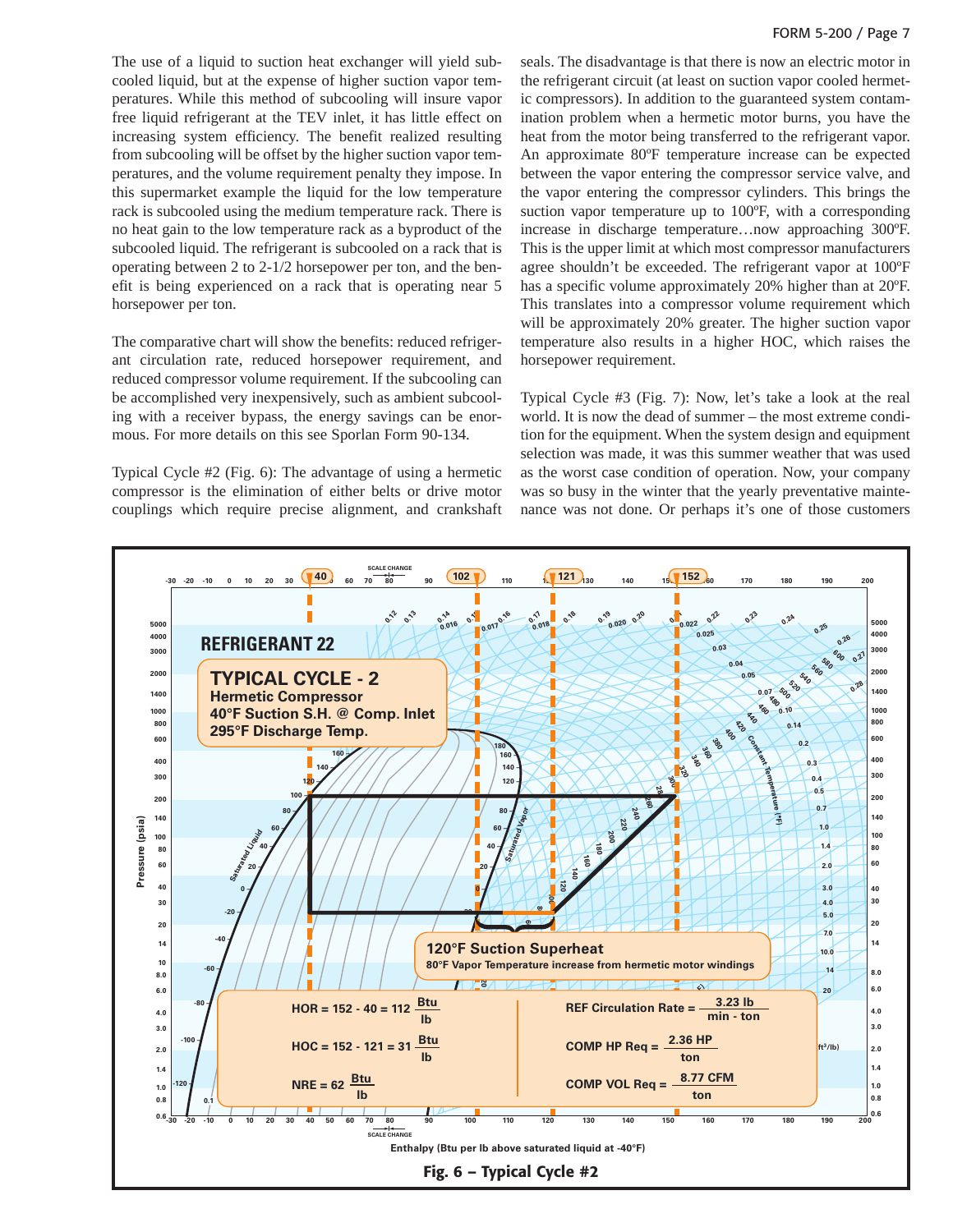## Page 8 / FORM 5-200

who never wants to spend money on prevention…the one you tell "you can either pay me a little now, or you can pay me a lot more, later". In either case, the condenser is dirty, and the bottom line is that the condensing temperature has increased; from 100ºF to 120ºF.

With the higher discharge pressure, the compression ratio has increased from 8.5:1 to 11:1. This higher pressure that the compressor is pumping against has a twofold negative impact. First, the motor amperage will be higher. Secondly, the volumetric efficiency of the compressor will be reduced.

There is a pocket of vapor between the bottom of the valve plate, and the top of the piston, called the clearance volume. It is there to insure that the piston does not run into the valve plate during the operation of the compressor. The vapor in this pocket requires re-expansion to a lower pressure before any new suction vapor can enter the compressor's cylinders.

Let's take a look at the compression cycle. It begins when suction vapor enters a cylinder as its piston is traveling down. As the piston starts to travel back up, reducing the volume of the cylinder, the vapor pressure increases. When the piston reaches the top of its stroke, the entire volume of compressed vapor will have exited the cylinder through the discharge valves EXCEPT for the vapor trapped in the clearance volume. It too is at the discharge pressure. Before any suction vapor can re-enter the cylinders, the clearance volume vapor must experience a reduction in pressure to a level slightly below that of the suction pressure. Otherwise, there would be no flow into the cylinder. It is piston travel, which increases the cylinder volume, that reduces this clearance volume pressure. This portion of the piston travel, which is entirely dedicated to lowering the clearance volume pressure, performs no useful work at all. In fact, it is advantageous to keep this to a minimum. The higher the clearance volume pressure is above the suction pressure, the more of this wasted piston travel will be required. Simply put, this is the definition of a high compression ratio (substituting discharge pressure for clearance volume pressure, as they are one and the same).

Note the higher HOC. Referring to the system design calculations reveals that more horsepower will be required. In addition, the quality of the saturated liquid/vapor mixture at the TEV outlet has further deteriorated, resulting in a lower RE. Referring again to the system design calculations will reveal that the lower the RE is, the higher the RCR has to be. This, in turn, will require more cylinder volume to meet the demand of an increased RCR. In a typical supermarket there are backup compressors that only operate under high load conditions, so

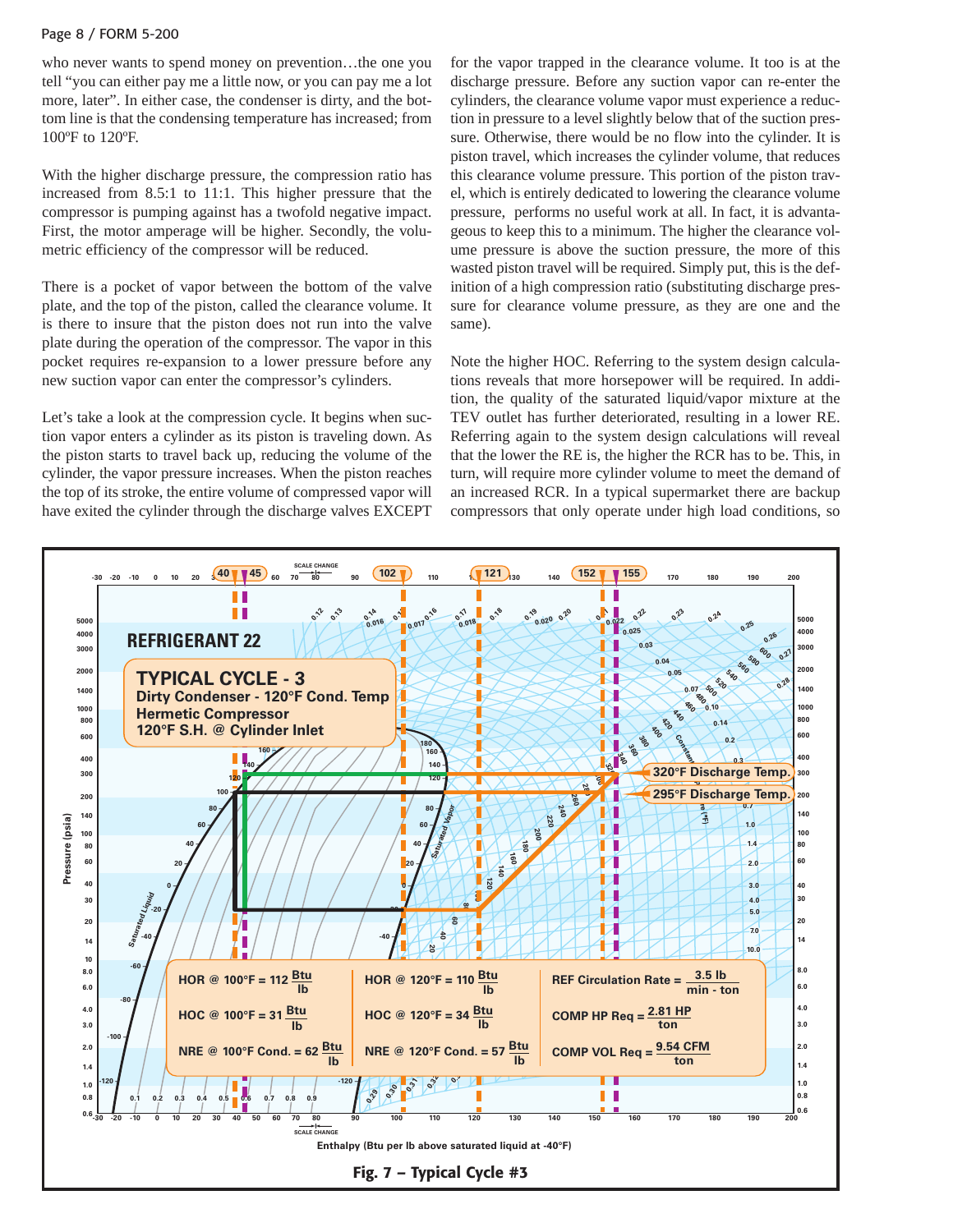extra capacity is not a problem. For the store owner, paying for the additional electricity to operate the extra compressor(s) might be a major problem.

Finally, the discharge temperature has increased to 320ºF. At this elevated temperature the mineral oil's lubrication qualities will be diminished. Additionally, at 320ºF mineral oil will most certainly start to decompose. Under certain circumstances, the refrigerant (R22) may start to decompose as well. All of this spells a short destructive life for the compressor.

Typical Cycle #4 (Fig. 8): Now for the double whammy. Not only is the condenser filthy, but the TEV's were never adjusted. They are operating at abnormally high superheats, which in effect have reduced the size of the evaporators. As a result, the discharge air temperature in the glass door frozen food display cases is too high, causing the frozen juice to melt.

Because it is the dead of summer, and the service call log is overflowing, a quick solution to this problem would be great. So, in order to compensate for the high discharge air temperatures in the fixture lineup mentioned above, the service technician decides to lower the EPR setting. It doesn't occur to him that a -20ºF saturated suction temperature should be low enough to achieve a -10ºF discharge air temperature.

So, this makes sense…if a lower discharge air temperature is required, what easier way is there to accomplish it? By reducing the refrigerant pressure in the evaporator, the saturation temperature will be reduced. This allows for a higher temperature difference between the air entering the evaporator and the heat transfer medium (the refrigerant), resulting in a higher rate of heat transfer…or in simple terms a lower discharge air temperature. There is only one problem. The EPR is already wide open. Hey…how about lowering the set point for the common suction pressure on the rack's energy management control system. There's plenty of extra horsepower in the form of idle compressors, so capacity isn't an issue…just bring another compressor on.

With a simple adjustment, the fixture lineup's discharge air temperature can be brought in line. The pressure set point is lowered to 20 psia (-29ºF). Simple…yes…but there's a doozy of a problem with this approach.

Lowering the suction pressure will increase the compression ratio: in this example from 11:1 to 13.6:1…an approximate 20% increase over the compression ratio in Typical Cycle #3. This further reduces the compressor volumetric efficiency, and increases the horsepower requirement.

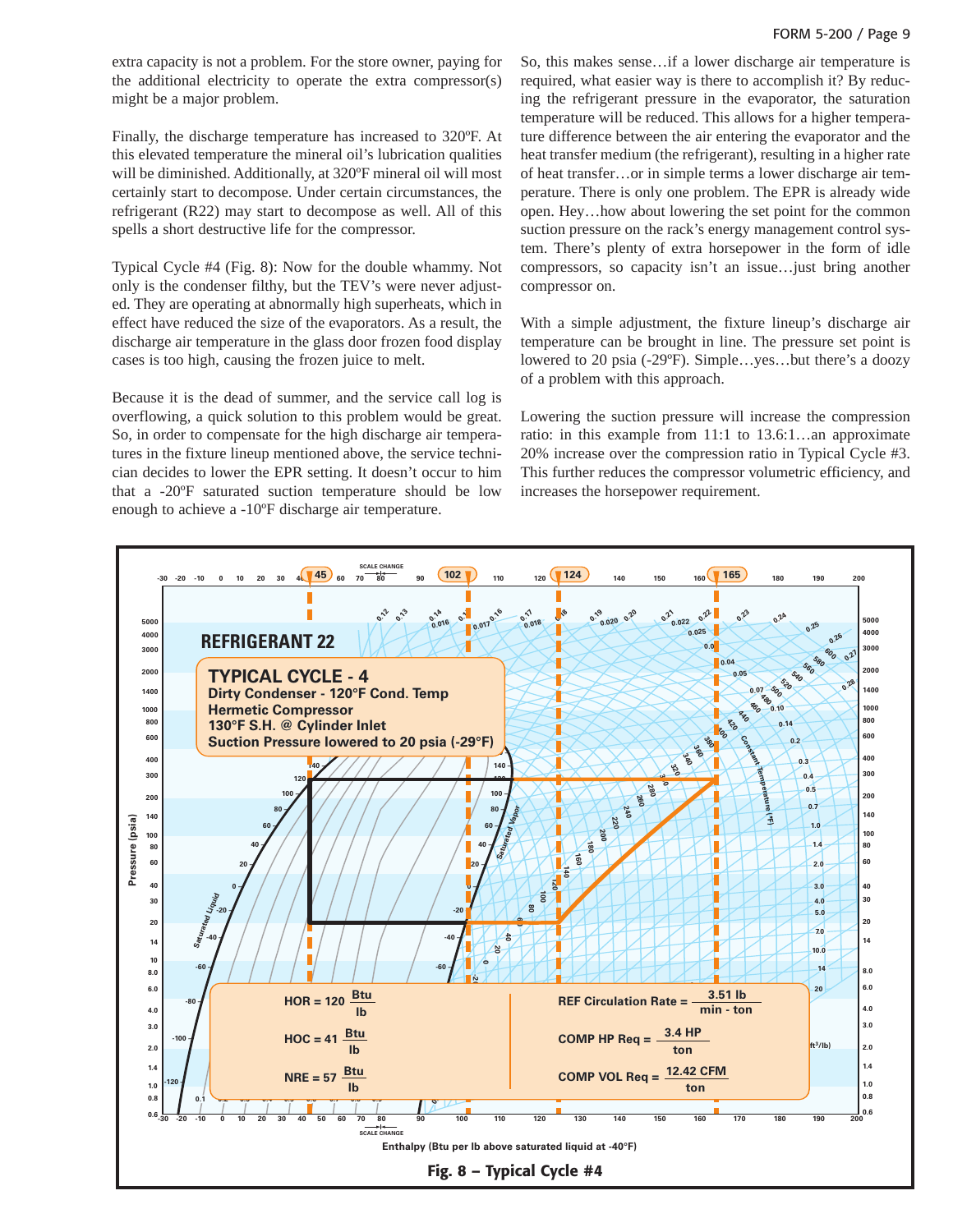#### Page 10 / FORM 5-200

The lower the suction pressure is, the higher the refrigerant's specific volume will be, which translates into a greater compressor volume requirement. Simply reducing the suction pressure has resulted in a 30% increase in volume requirement over Typical Cycle #3.

The final blow is a higher discharge temperature, which is now approaching 370ºF…way beyond any margin of safety. It's guaranteed that the mineral oil will vaporize off the cylinder walls. This leaves the compressor's metal to metal moving parts vulnerable to accelerated wear, and certain failure. A look in the crankcase will reveal a black sludge where oil used to be. The crankshaft lubrication passages are now in danger of plugging up with the oil breakdown. It's quite possible that some of this oil breakdown will end up in TEV ports, which will leave them unable to control proper superheat. Unless preventative measures are taken, this compressor is headed for the scrap heap. In addition, the operation has become extremely inefficient, resulting in even higher energy costs.

Let's take a look at the chart comparing the system design calculations of the various cycles discussed. This can be seen in Fig. 9. The important values to look at are:

**Compression Ratio**: The ratio of absolute discharge pressure/absolute suction pressure. The compressor motor amperage will increase as the compression ratio increases. Also, the higher compression ratio results in reduced compressor volumetric efficiency. The net result is that it will take more energy to run a less efficient compressor. So, additional compressors will have to operate to compensate for this.

**Discharge Temperature:** A good measure of the relative health or sickness of the system. Most compressor manufacturers highly suggest the discharge temperature be kept below 300ºF. It is not realistic to put a temperature probe inside the cylinder to monitor temperature. Experience has shown that the discharge temperature 6" from the discharge service valve will be between 50º - 75º less than the actual discharge temperature. In addition to cleaning condensers, discharge temperatures can be reduced by proper expansion valve setting, compressor body cooling fan motors, good suction line insulation, liquid injection and…keeping the suction pressure as high as possible. For more details regarding discharge temperatures and liquid injection, refer to Sporlan Form 10-197.

**Refrigerant Circulation Rate:** The larger this number is, the more compressors will be required in operation to achieve capacity. It would be ideal to search out ways to reduce the amount of refrigerant to be pumped. Anything that affects the refrigerant quality at the TEV outlet will influence the RCR. It's not how much refrigerant we are feeding to the TEV, but how much of it remains after the expansion process, for the liquid refrigerant remaining is our only medium for transferring heat from the refrigerated space. Higher condensing temperatures have a negative affect on this. Notice the great reduction in the RCR where liquid subcooling is employed. Again, if the subcooling can be accomplished inexpensively, the potential for savings is great. It was the increase in discharge pressure (temperature) in Typical Cycle #3 which increased the RCR.

**Compressor Horsepower:** We can all relate to horsepower. The higher the horsepower requirement, the higher the electric bill will be at the end of the month. The subcooled liquid reduced the horsepower requirement. Because the refrigerant quality was reduced at the outlet of the TEV (more liquid present), it was used more efficiently. Therefore less of it was required to circulate, which caused a reduction in the horsepower required.

HOC and RCR are the two values which will determine the horsepower requirement. We see a 20% increase in the horsepower requirement in Typical Cycle #3 (as compared to Typical Cycle #2). This comes from the discharge pressure being raised (from 210 psia to 274 psia, an increase in the HOC). Such an easy thing to keep the condenser clean; yet how huge the impact is, if not done.

In Typical Cycle #4 the suction pressure is lowered from 24 psia to 19 psia. This 5 psi reduction in suction pressure results in a 20% increase in the system horsepower requirement as well. The lower suction pressure yields a smaller refrigeration effect, which results in a higher RCR. It also leads to a higher HOC. Since lowering the suction pressure will increase the HOC and RCR, it is important to keep the suction pressure as high as possible.

**Compressor Volume:** The compressor horsepower and the cylinder volume requirement are independent of one another. We see that from Typical Cycle #1 where there is no suction superheat, to Typical Cycle #2 where there is 40º of superheat, there is an approximate 20% increase in the cylinder volume requirement. The horsepower remains constant, however. It is the warmer, thinner suction vapor which drives the volume requirement up. One can see the tremendous penalty for using a hermetic compressor. Perhaps the reduced maintenance offsets the higher power bills. While high suction superheat increases the vapor specific volume (cu. ft./lb), it is the lower suction pressure in Typical Cycle #4 which has the greatest impact on increasing the specific volume.

There is a threefold negative affect from lower suction pressure:

First, it will cause an increase in compression ratio, and the resulting decrease in volumetric efficiency. Lowering the suction pressure by a few pounds will result in a much greater increase to the compression ratio than by raising the discharge pressure the same amount.

Secondly, the refrigerant's specific volume increases with a decrease in pressure. As the specific volume increases (a decrease in density), more cylinder volume is required to pump the same mass flow.

Thirdly, the compression process follows the constant entropy lines. Therefore, the lower the suction pressue is, while following a constant entropy line during compression to a given condensing pressure, the higher the resulting discharge temperature will be. This has destructive consequences on the chemicals in the system, of which in part the compressor relies on for a long life.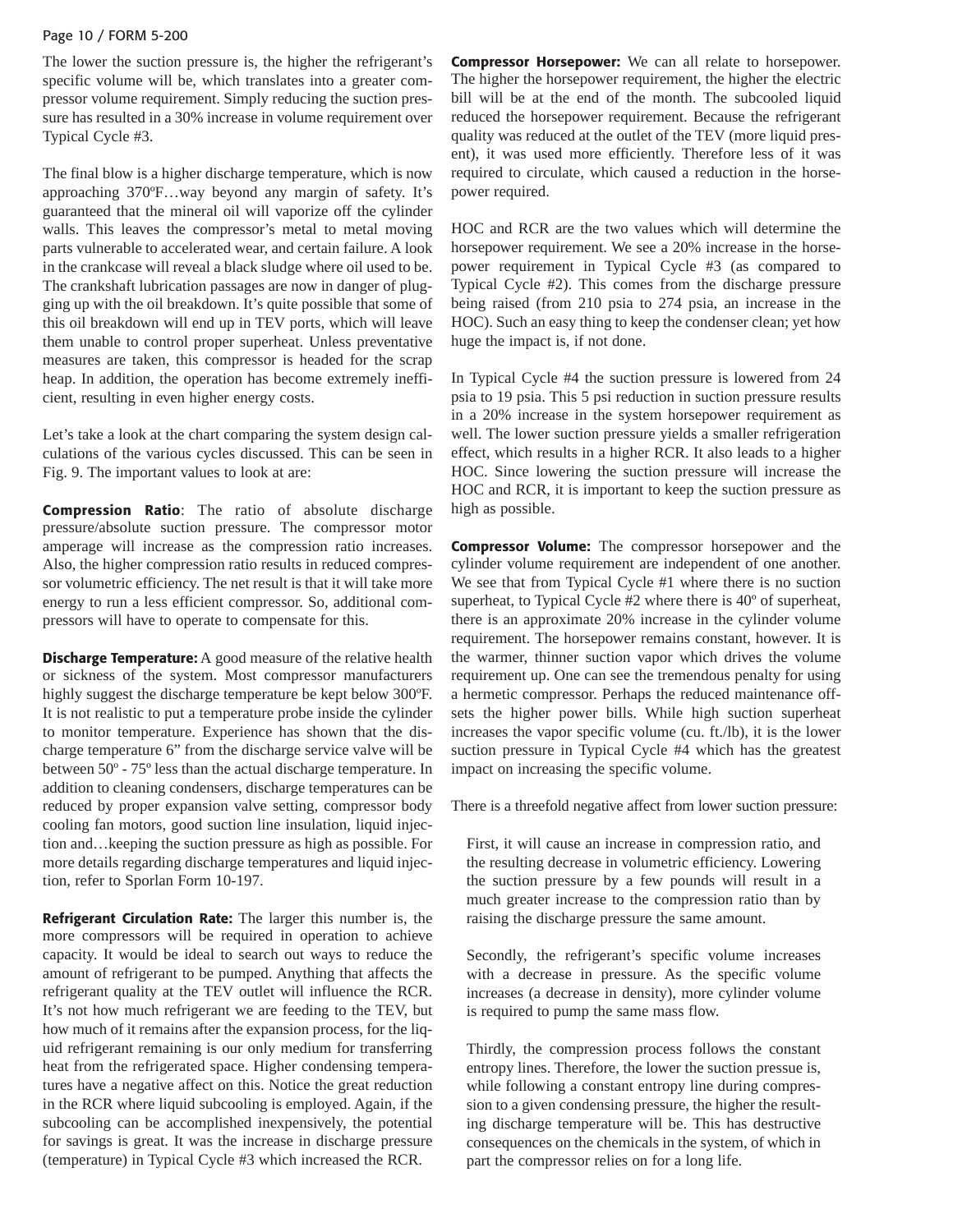#### FORM 5-200 / Page 11

| The simplest way to insure against abnormally low suction<br>pressure is to set the expansion valve for the proper superheat.<br>When the TEV is set properly, the evaporator is efficiently used<br>as a heat transfer device due to the boiling liquid present<br>hrough most of its tubing length. High superheat settings<br>reduce the amount of liquid available for heat transfer, in effect<br>educing the evaporator capacity. This can be negated by low-<br>ering the suction pressure, which lowers the saturation temper-<br>ature, and yields a higher temperature difference between the<br>entering air and the refrigerant. Evaporator capacities increase |                    |                 |                      |                   |                   |                     |                        |                               |                                      |                         |           |                                                                                                                                                                                                                                                                                                                                                                                                                                                                                                                                                                                                                                                                                                                                                                                                           |                        |                   |                      |  |
|-----------------------------------------------------------------------------------------------------------------------------------------------------------------------------------------------------------------------------------------------------------------------------------------------------------------------------------------------------------------------------------------------------------------------------------------------------------------------------------------------------------------------------------------------------------------------------------------------------------------------------------------------------------------------------|--------------------|-----------------|----------------------|-------------------|-------------------|---------------------|------------------------|-------------------------------|--------------------------------------|-------------------------|-----------|-----------------------------------------------------------------------------------------------------------------------------------------------------------------------------------------------------------------------------------------------------------------------------------------------------------------------------------------------------------------------------------------------------------------------------------------------------------------------------------------------------------------------------------------------------------------------------------------------------------------------------------------------------------------------------------------------------------------------------------------------------------------------------------------------------------|------------------------|-------------------|----------------------|--|
|                                                                                                                                                                                                                                                                                                                                                                                                                                                                                                                                                                                                                                                                             |                    |                 |                      |                   |                   |                     |                        |                               |                                      |                         |           |                                                                                                                                                                                                                                                                                                                                                                                                                                                                                                                                                                                                                                                                                                                                                                                                           |                        |                   | FORM 5-200 / Page 11 |  |
| as the TD increases, so this allows for proper product temper-<br>ature. It is done at the expense of lower suction pressure, and<br>the negative impact it has on system health.                                                                                                                                                                                                                                                                                                                                                                                                                                                                                           |                    |                 |                      |                   |                   |                     |                        |                               | health and efficiency of the system. |                         |           | While several "realistic" system scenarios have been plotted<br>and dissected, as stated earlier there are still some aspects o<br>each cycle that are represented in an ideal fashion. There are<br>pressure losses in the tubing, valves, accessories, etc. which are<br>not shown. The compression process occurs at a constan<br>entropy ONLY in the ideal cycle. In the real world, entropy<br>will increase during the compression process, resulting in even<br>higher discharge temperatures and HOC values. These factor<br>should not detract from the basic focus of this article: to give<br>one a solid foundation of the refrigeration cycle, based on wha<br>happens to the refrigerant as it travels throughout the system<br>and how the operating conditions can influence the relative |                        |                   |                      |  |
|                                                                                                                                                                                                                                                                                                                                                                                                                                                                                                                                                                                                                                                                             |                    |                 |                      |                   |                   |                     |                        |                               |                                      |                         |           |                                                                                                                                                                                                                                                                                                                                                                                                                                                                                                                                                                                                                                                                                                                                                                                                           |                        |                   |                      |  |
| <b>REFRIGERANT 22</b><br><b>Comparative Data</b><br>with Varying Conditions                                                                                                                                                                                                                                                                                                                                                                                                                                                                                                                                                                                                 | Evaporator<br>Temp | Suction<br>Temp | Suction<br>Superheat | Condenser<br>Temp | Discharge<br>Temp | Compressor<br>Ratio | Discharge<br>Superheat | Compression<br><b>Heat of</b> | Rejection<br>Heat of                 | Refrigeration<br>Effect | <b>GD</b> | Circulation<br>Rate<br>REF                                                                                                                                                                                                                                                                                                                                                                                                                                                                                                                                                                                                                                                                                                                                                                                | <b>HP Reqd</b><br>Comp | Vapor<br>Spec Vol | Comp<br>Vol Req      |  |
|                                                                                                                                                                                                                                                                                                                                                                                                                                                                                                                                                                                                                                                                             | (°F)<br>$-20$      | (°F)            | (°F)                 | (°F)              |                   |                     |                        |                               |                                      |                         |           |                                                                                                                                                                                                                                                                                                                                                                                                                                                                                                                                                                                                                                                                                                                                                                                                           |                        |                   |                      |  |
|                                                                                                                                                                                                                                                                                                                                                                                                                                                                                                                                                                                                                                                                             |                    | $-20$           |                      |                   | (°F)              |                     | (°F)                   | Btu/lb                        | Btu/lb                               | Btu/lb                  |           | lb/min-ton                                                                                                                                                                                                                                                                                                                                                                                                                                                                                                                                                                                                                                                                                                                                                                                                | hp/ton                 | cu ft/lb          | cfm/ton              |  |
| <b>Ideal Cyle</b>                                                                                                                                                                                                                                                                                                                                                                                                                                                                                                                                                                                                                                                           |                    |                 | 0                    |                   |                   | 8                   | 8                      | 27                            | 8                                    |                         |           | 28 23                                                                                                                                                                                                                                                                                                                                                                                                                                                                                                                                                                                                                                                                                                                                                                                                     | 20                     | 20                | 8                    |  |
| Tp ical Cyle - 1<br><b>Open Drive Compressor</b><br>(40°F Suction S.H.)                                                                                                                                                                                                                                                                                                                                                                                                                                                                                                                                                                                                     | $-20$              | 20              | O                    | $\bullet$         | 25                | 8                   | 5                      | 27                            | 9                                    | $\mathbf{a}$            |           | 28 23                                                                                                                                                                                                                                                                                                                                                                                                                                                                                                                                                                                                                                                                                                                                                                                                     | 20                     | 229               | 9                    |  |
| Tp ical Cyle - A<br><b>Open Drive Compressor</b><br>(40°F Suction S.H.)<br>Liquid subcooled to 50°F                                                                                                                                                                                                                                                                                                                                                                                                                                                                                                                                                                         | $-20$              | 20              | O                    | $\bullet$         | 25                | 8                   | 5                      | 27                            | 9                                    | $\theta$                |           | $20 \quad 20$                                                                                                                                                                                                                                                                                                                                                                                                                                                                                                                                                                                                                                                                                                                                                                                             | 9                      | 229               | 3                    |  |
| <b>Typical Cycle - 2</b><br>Hermetic Compressor (add 80°F S.H.)<br>120°F S.H. vapor entering cylinders                                                                                                                                                                                                                                                                                                                                                                                                                                                                                                                                                                      | -20                | $\bullet$       | 20                   |                   | 29                | 8                   | 9                      | $\mathbf{3}$                  | 2                                    | $\mathbf{B}$            |           | 20 23                                                                                                                                                                                                                                                                                                                                                                                                                                                                                                                                                                                                                                                                                                                                                                                                     | 28                     | 22                | 8                    |  |
| <b>Typical Cycle - 3</b><br>Hermetic Compressor (add 80°F S.H.)<br>120°F S.H. vapor entering cylinders<br>Dirty Condenser (120°F Cond. Temp)                                                                                                                                                                                                                                                                                                                                                                                                                                                                                                                                | $-20$              | 100             | 20                   | 120               | 320               | 11.1                | 200                    | 34                            | 110                                  | 57                      | 1.68      | 5                                                                                                                                                                                                                                                                                                                                                                                                                                                                                                                                                                                                                                                                                                                                                                                                         | 2.81                   | 22                | 0                    |  |